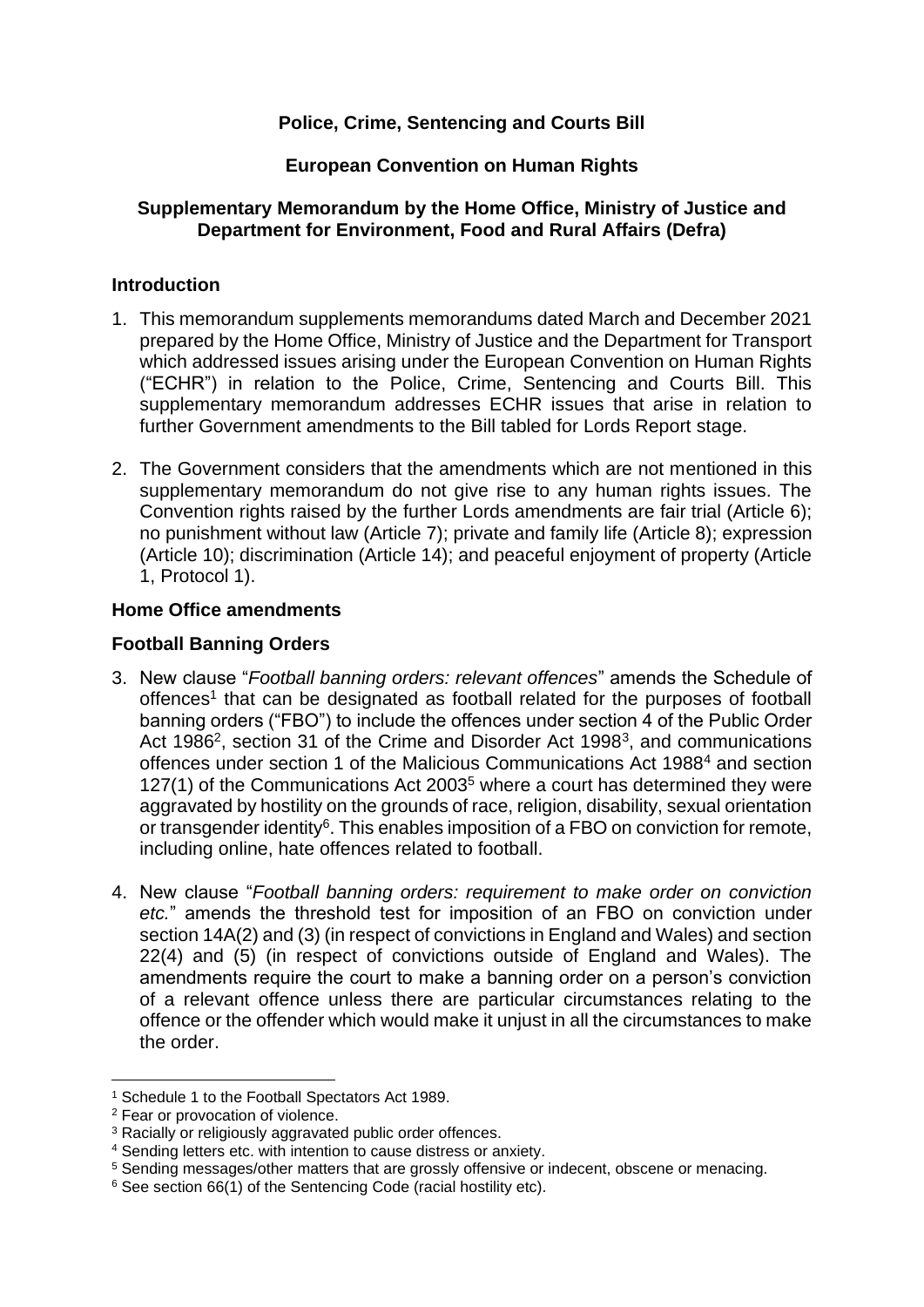### *Article 6*

- 5. The court's determination of whether to impose a FBO, following conviction, will engage Article 6. A football banning order is a civil order and consequently engages the civil limb of Article 6 ECHR (see *Gough v Chief Constable of Derbyshire Constabulary<sup>7</sup> )*. The Government is satisfied that amendment of the threshold test for imposition of an FBO, on conviction, does not mean proceedings for making an FBO involve the determination of a criminal charge<sup>8</sup>. The domestic classification of an FBO is civil. The clear intention of a FBO is to protect the public by the prevention of violence or disorder, including where that violence or disorder has hate elements, at or in connection with any regulated football matches<sup>9</sup>. Notwithstanding the amendment, an FBO is not automatic upon conviction: rather the court must determine whether there are particular circumstances relating to the offence or to the offender which would make it unjust in all the circumstances to make the order<sup>10</sup>. In making this assessment, the court may consider the circumstances relating to the offender, as well as the preventative purpose of the FBO, and the mandatory and discretionary effects of the FBO. Further the imposition of an FBO is not a penalty: the mandatory restrictions imposed simply limit an individual from attending football matches, with the objective of preventing violence and disorder. Proceedings by which these orders are obtained therefore remain civil proceedings<sup>11</sup> and will engage the civil limb of Article 6.
- 6. Protections against any unlawful interference with Article 6 are built into the existing legislation (section 14A, 22 and 23 of, and Schedule 1 to, the Football Spectators Act 1989). These include the need for conviction of a relevant offence, in some circumstances a declaration of relevance by the court (Schedule 1 to and section 23 of the 1989 Act), and a determination by the court on the basis of evidence before it, which includes evidence led by the prosecution and the defence (per section 14A(3A) and 3B of the 1989 Act), that it would not be unjust to impose the FBO, taking account of all the circumstances. A right of appeal exists. As a public authority, in determining whether to impose an FBO the court must act compatibly with convention rights (section 6 of the Human Rights Act (HRA) 1998). These fair trial safeguards are not altered by the amendments.

# *Article 8*

7. The amendments do not alter the mandatory and discretionary measures which can be imposed by an FBO. However, they increase the range of offences for which an FBO can be imposed and may alter the likelihood of an FBO being imposed for such offences.

<sup>7</sup> [2002] EWCA Civ 351. See also *Commissioner of Police of the Metropolis v Thorpe* [2015] EWHC 339 (Admin).

<sup>8</sup> See *Engel v Netherlands (A/22) (1979-80) 6 EHRR 409*.

<sup>9</sup> See, by analogy, ECthR decisions in respect of the preventative and public protection purposes of sex offender notification orders in *Raimondo v Italy A 281A (Application no. 12954/87);* and *Ibbotson v United Kingdom (1998) 27 EHRR CD 332*.

<sup>10</sup> See *R v Boggild and others [2011] EWCA Crim 1928* 

<sup>11</sup> See, by analogy, *McCann v Chief Constable of Manchester [2002] UKHL 39*; *Chief Constable of Lancashire v Wilson [2015] EWHC 2763;* and *Jones v Birmingham City Council [2018] EWCA Civ 1189.*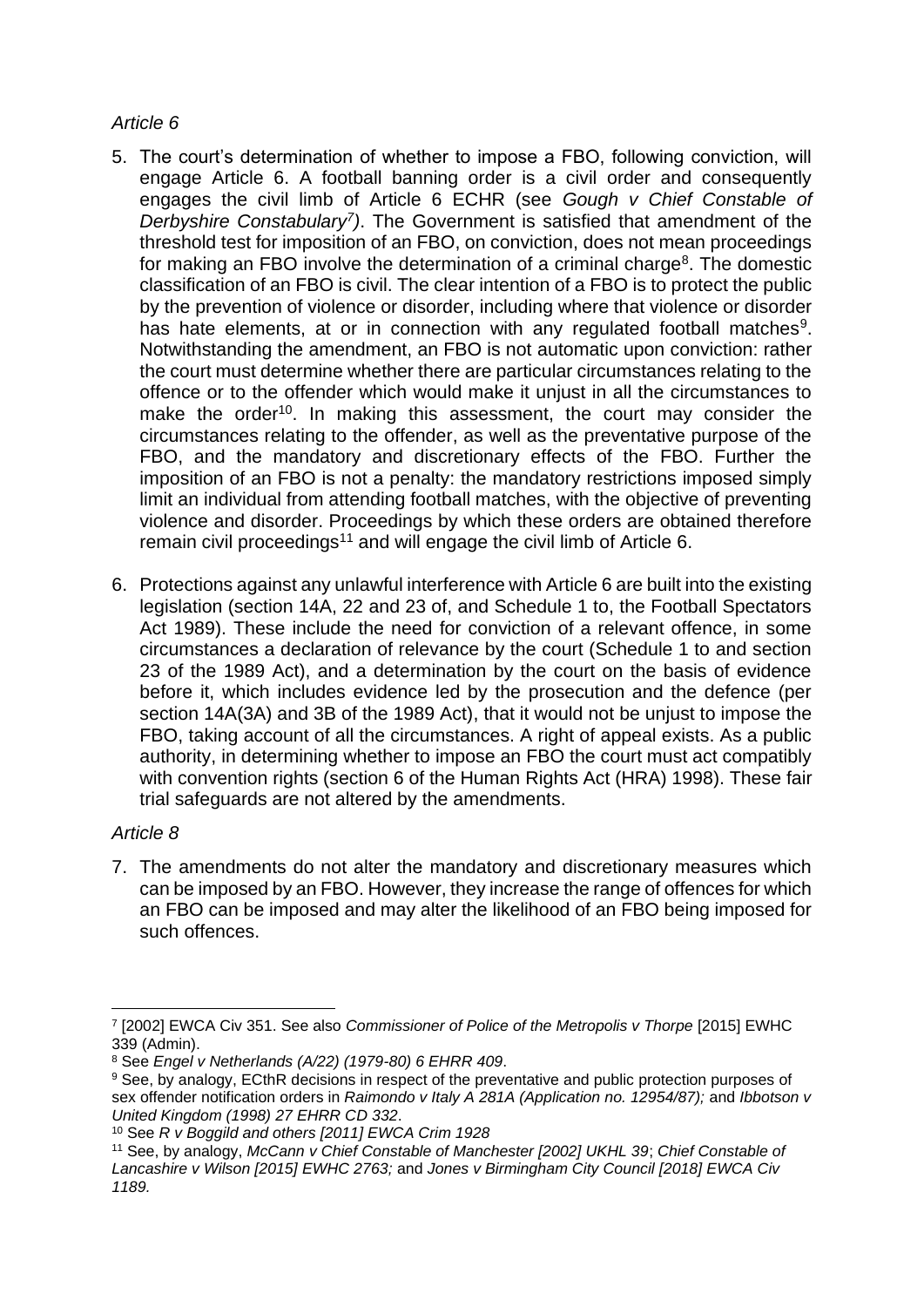- 8. The core effect of an FBO is to prohibit a person, for the duration of the order, from attending regulated football matches in the UK and, in some cases, matches outside the UK. Attendance at a football match does not engage Article 8 ECHR: in attending a football match as a spectator, an individual engages in a leisure activity conduct in public with social aspects involving the wider community (see *Commissioner of the Metropolis v Thorpe<sup>12</sup>*). However, the discretionary conditions imposed by an FBO (either by the court, per section 14G(1), or the enforcing authority, per section 19(2) of the 1989 Act), the limited mandatory notification obligation (see section 14E(2) and (2A)) and potential reporting and passport surrender requirements (section 14E(3) and 19(2A)) may engage Article 8 ECHR<sup>13</sup>. Whether or not they will do will depend upon the particular facts.
- 9. The Government considers any interference, by the effects of an FBO, with an individual's private life to remain in accordance with the law and proportionate to achieve a legitimate aim. The amendments do not alter the existing scheme in this respect. There is, and will remain, clear provision governing the basis on which the court may make an order, setting out the notification requirements and conditions under which passport surrender may be required. The law will therefore be clear, foreseeable and adequately accessible. Any interference will be necessary in pursuit of the legitimate aims of public safety, preventing crime and disorder and for the protection of the rights and freedoms of others, by preventing violence or disorder, include hateful violence or disorder, at or in connection with regulated football matches.
- 10.In relation to proportionality, the court is not obliged to impose an FBO in all cases: it should not impose an FBO where it considers there are particular circumstances relating to the offence or the offender which would make it unjust to do so in all the circumstances (new sections 14A(2) and 22(5)). Under section 6 of the Human Rights Act 1998 the court must exercise this discretion in a manner compatible with convention rights, including Article 8. As outlined above, in determining whether it would be unjust to impose an FBO, a court may consider the mandatory effects of the FBO including the notification obligation. Additionally, passport surrender and ongoing reporting requirements are conditional upon the enforcing authority (the Football Banning Order Authority) being of the view that requiring the person to report and surrender their passport is "necessary or expedient in order to reduce the likelihood of violence or disorder at or in connection with the match" (section 19(2A) and (2B) of the 1989 Act). As a public authority, the enforcing authority must apply this test in an ECHR compatible way (per section 6 of the HRA 1998). Additionally, the enforcing authority has a power under section 20(4) to exempt a person from the requirements imposed under a banning order in respect of any match or matches where satisfied that this is justified by special circumstances. An appeal lies to the Magistrates Court against a refusal to grant an exemption. As such any surrender and/or ongoing reporting requirements remain capable of ECHR compatible application.

<sup>12</sup> Ibid: [2015] EWHC 339 (Admin). See also *R (Countryside Alliance and others) v Attorney General and another [2008] 1 AC 719.*

<sup>13</sup> See, by analogy, *Re Gallagher (2003) NIQB 26.*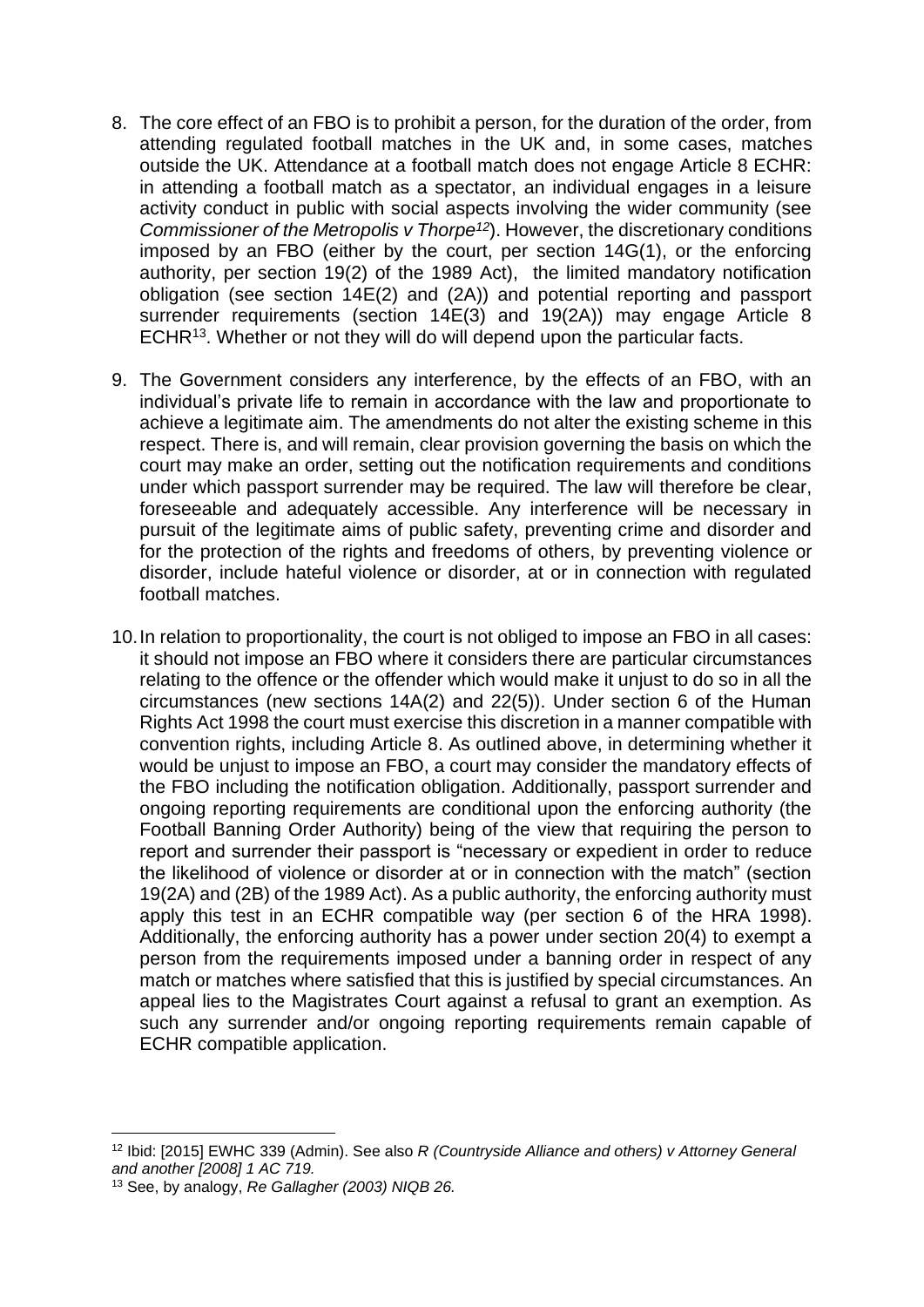11.As such, the Government considers the amendments are compatible with Article 8 ECHR.

### *Article 10*

- 12.The addition of the offence under section 4 of the Public Order Act 1986 (using threatening or abusive or insulting words or behaviour) to Schedule 1 to the 1989 Act, meaning it is a "relevant offence" for which an FBO can be imposed on conviction, may engage Article 10 ECHR. Freedom of expression covers speech which offends, shocks or disturbs the State or a section of the population (*Handyside v UK<sup>14</sup>).* Conduct leading to relevant offences (such as threatening, abusive or insulting words or behaviour) may therefore engage Article 10 ECHR. However, the potentiality for an FBO to be imposed, following conviction, is not considered to create a heightened "chilling effect" on free speech over and above the chilling effect of the original conviction and criminal penalty. In any event, Article 10(2) makes the freedom of expression subject to restrictions or penalties as are prescribed by law and are necessary in a democratic society for the prevention of disorder or crime. As outlined above, the measures for imposition of an FBO are clearly prescribed in legislation, and interference is in pursuit of the legitimate aim of public safety, preventing crime and disorder and protecting the rights and freedoms of others, and is capable of proportionate application.
- 13.The Government considers that the "online hate" offences are unlikely to engage Article 10, as speech which undermines fundamental Convention values such as tolerance and non-discrimination is not protected by Article 10<sup>15</sup>. To the extent the addition of online hate offences do engage Article 10 ECHR (which may depend on the individual facts), any interference is considered to be justified: the purpose of the ban on attending football matches, and related restrictions, is to prevent expression at a match, or wider violence or disorder, which could spread, incite, promote or justify hatred or intolerance*<sup>16</sup> .*
- 14.As such, the Government considers the amendments compatible with Article 10 ECHR.

# **Disregards**

15.The provisions in new clause "*Disregard of certain convictions etc*" amend the scheme set out in section 92 to 101 of the Protection of Freedoms Act 2012 ('the Scheme'), which provides a mechanism for those who hold convictions or cautions under certain repealed offences (including buggery and gross indecency) to apply to have those convictions or cautions removed from their records (known as 'disregarded') if they meet the conditions set out in section 92. The purpose of the Scheme is to right past wrongs where individuals were convicted of same-sex sexual activity which would no longer be an offence today. The Government remains committed to doing all it can to right these historical wrongs.

<sup>14</sup> *Handyside v the UK (5493/72) [1976] ECHR 5* 

<sup>15</sup> See *Payel Ivanov v Russia (Application No. 35222/04)* and *Norwood v UK (Application No. 23131/03).* 

<sup>16</sup> See *Erbakan v Turkey (Application No. 59405/00).*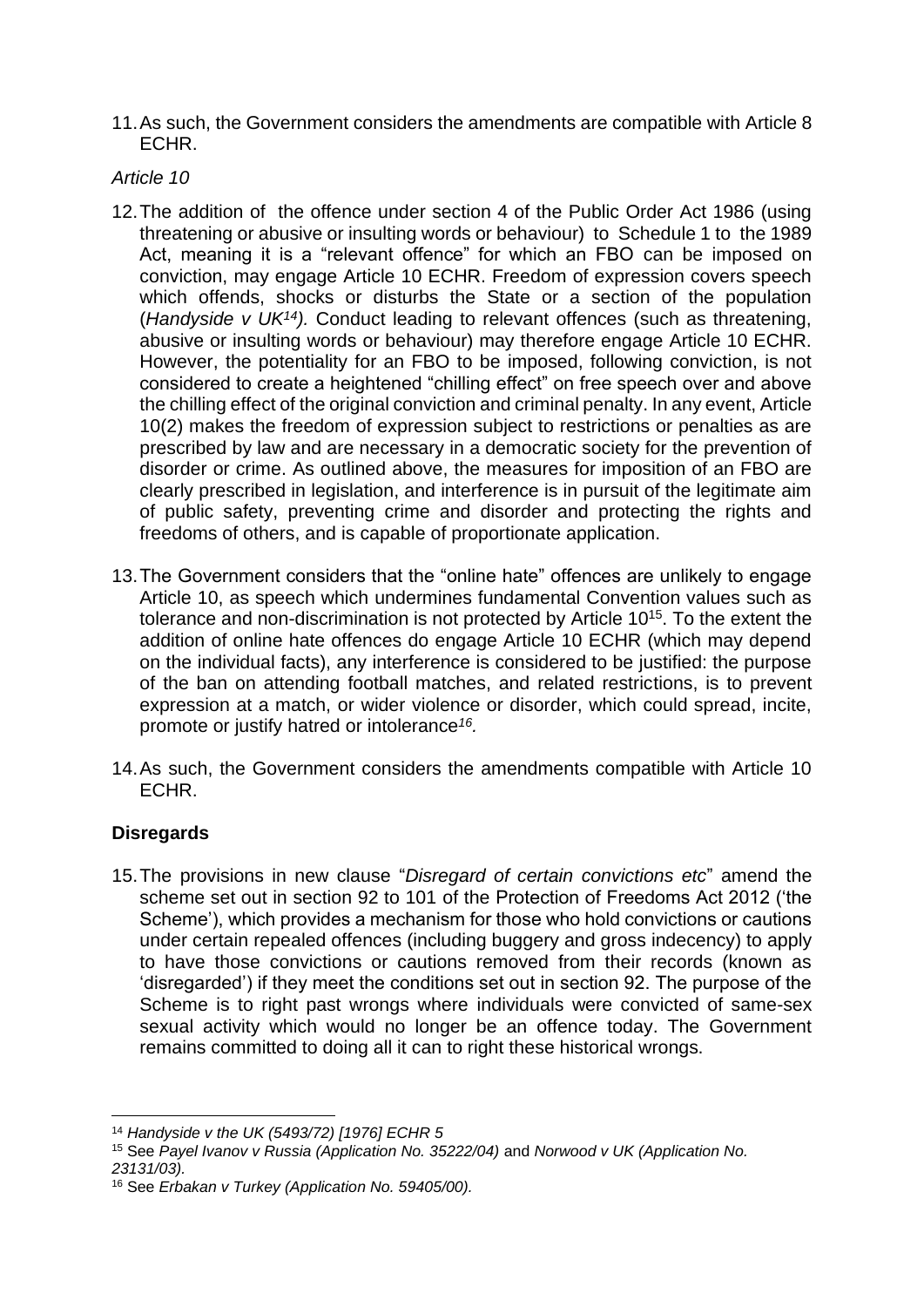- 16.The Government has tabled an amendment to extend the Scheme to include in scope any repealed or abolished offences, where the offence expressly regulated consensual same sex sexual activity, or if not expressly, was used to convict or caution individuals for conduct involving same sex sexual activity. The amendments will extend the Scheme to ensure all individuals who hold cautions or convictions for these offences are eligible for a disregard.
- 17.The amended Scheme will not enable the disregarding of any convictions or cautions where the activity would amount to an offence if it was committed today and if the other party to the same sex sexual activity was not aged 16 years or over.
- 18.In addition, new clause "*Pardons for certain convictions etc.*" extends the existing pardons provisions in section 165 of the Policing and Crime Act 2017 so that pardons be granted to those who have been granted a disregard under the new extended Scheme. It also extends the posthumous pardons provisions in section 164 of that Act so that those who have died before the extension of the Scheme (and within twelve months after the date of commencement of the extended Scheme) are eligible for a posthumous pardon, where the individual would have been considered to meet the criteria for a disregard, had they applied for one whilst they were living.

### *Article 8*

- 19.In the operation of the Scheme, the Government will be required to make decisions to approve or refuse applications to have convictions or cautions relating to samesex sexual activity removed from an individual's record.
- 20.A refusal to disregard a conviction or caution, and therefore continued storage of information relating to an individual's private life, may interfere with an individual's Article 8 right to a private life. Such an interference may be lawful if it is:
	- a. In accordance with the law;
	- b. Pursues a legitimate aim; and
	- c. Is necessary in a democratic society.
- 21.The particular conditions that an individual must meet to obtain a disregard and pardon will be set out in primary legislation, in a manner which is sufficiently precise to be foreseeable. Particularly, the provision will specify that the conviction must be for a same-sex sexual activity, under an offence which is now repealed or abolished, and would not amount to an offence if the activity was carried out today.
- 22.The provisions pursue a legitimate aim of providing recourse to those who were, in the past, persecuted simply for being gay, whilst maintaining safeguards to ensure that convictions or cautions for sexual activity will not be disregarded where they would still be an offence today.
- 23.The Government consider that the keeping of records of past sexual offences, other than those which clearly arise simply from the persecution of gay individuals,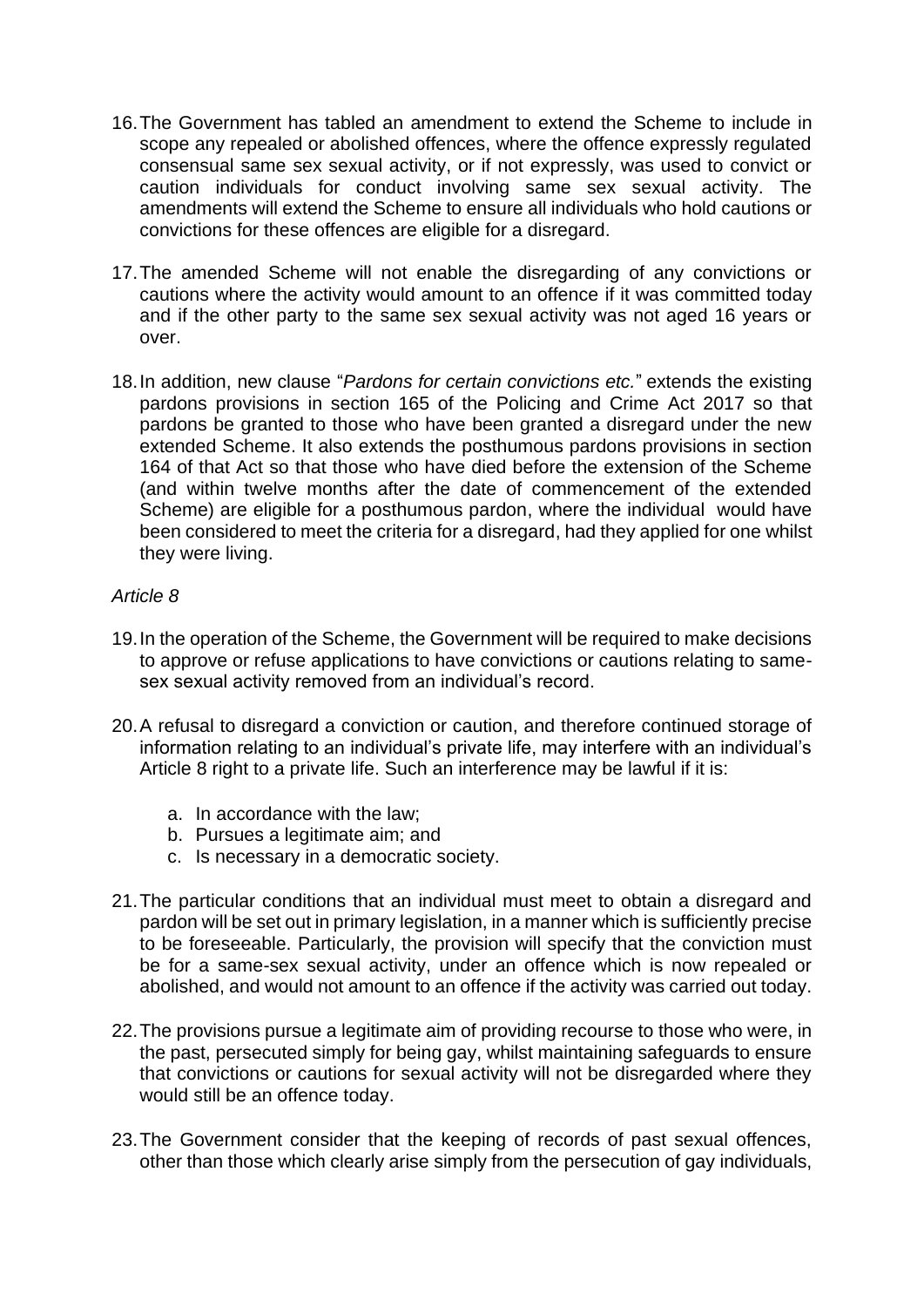is necessary in a democratic society in the interest of public safety and is therefore compatible with Article 8.

### *Article 14*

- 24.Article 14 the right to protection from discrimination (read in conjunction with Article 8) may be engaged on the basis of sexual orientation discrimination where an individual seeks a disregard in relation to an opposite-sex sexual activity, given that the Scheme is only open to those who were convicted or cautioned for samesex sexual activity.
- 25.The Government considers such interference to be objectively and reasonably justified on the basis that the Scheme's purpose is to right the historical discrimination suffered by the LGBT community and to make reparations for the disadvantage that they faced simply on the basis of their sexual orientation.
- 26.The same analysis applies in respect of indirect discrimination under the Equality Act 2010.
- 27.Additionally, Article 14 may be engaged on the basis of age discrimination, as an individual may only obtain a disregard or pardon for same-sex sexual activity where the other party to the sexual activity was aged 16 or over.
- 28.The Scheme largely relies on historical policing records. Many of the records have since been deleted or do not provide much detail on the circumstances of the conviction. A strict approach has therefore been taken so that anybody who engaged in same-sex sexual activity with an individual under 16 cannot obtain a disregard.
- 29.The Government therefore considers such interference to be objectively and reasonably justified because it is in the interest of public safety to put in place safeguards which ensure that convictions or cautions are not disregarded where those convictions or cautions arise from exploitation or abuse of minors.

### **Non-Crime Hate Incidents**

- 30.Non-Crime Hate Incident ("NCHI") recording is used by the police to collect intelligence on 'hate incidents' occurring in communities which do not, by themselves, breach the criminal threshold, but could escalate into more serious harm. The police regard NCHIs as an important tool to record patterns of individual behaviour or local incident 'hotspots' which could give rise to safeguarding risks or community tensions.
- 31.During Committee stage, Lord Moylan and others suggested that guidance for the recording of NCHIs, and the retention of personal data in relation to these incidents, should be subject to parliamentary oversight.
- 32.The Government recognises the sensitivities around the recording and retention of such information by the police and also recognise the strength of feeling on this issue amongst Parliamentarians. On 20 December 2021, the Court of Appeal found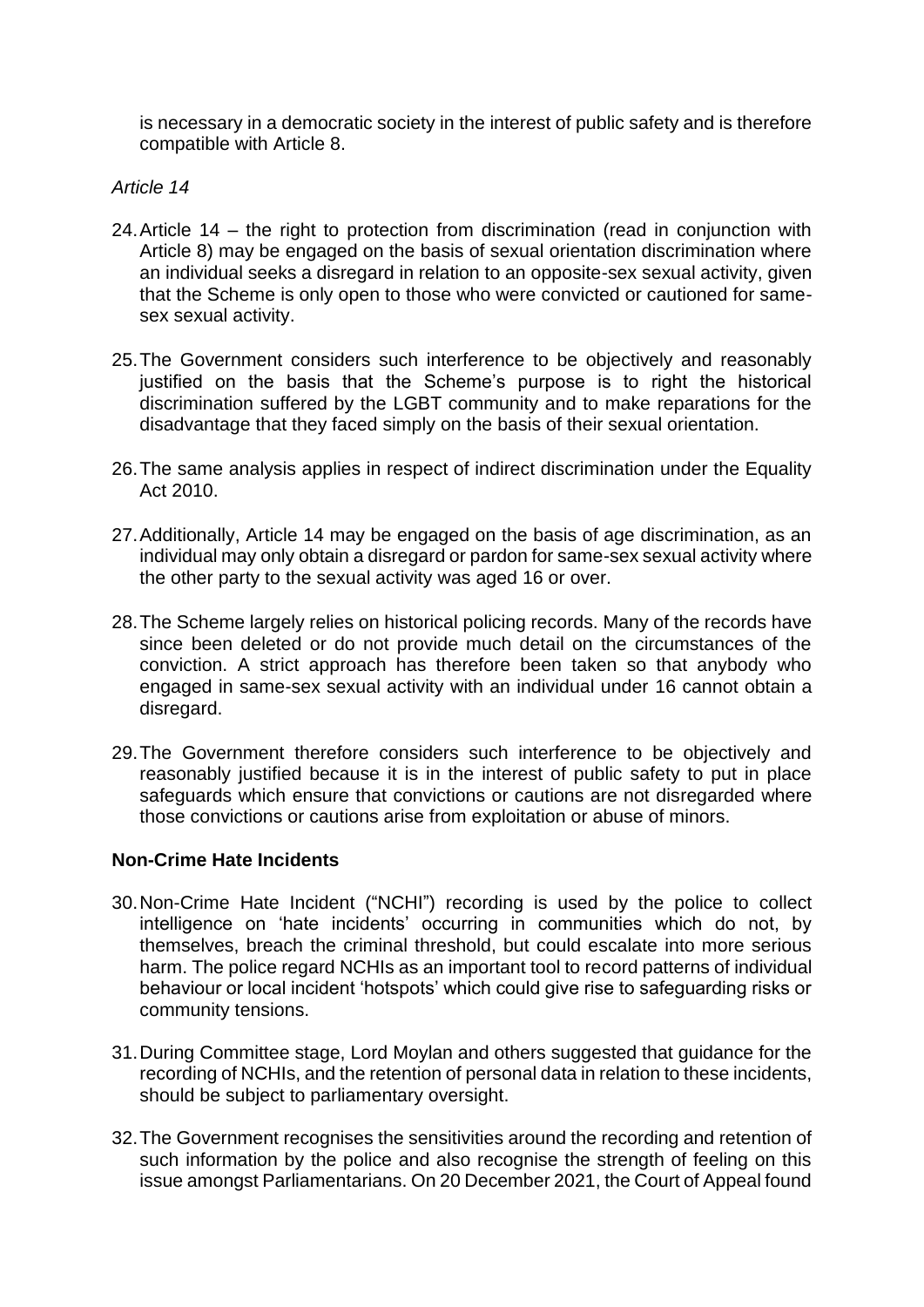in *Miller v College of Policing* that the recording of NCHIs amounted to a significant interference with an individual's right to freedom of expression, and so had to be justified in every instance in order to be lawful. Any such recording must also be proportionate. To strike the right balance between ensuring that the practice is subject to greater parliamentary scrutiny, whilst respecting the operational importance of this type of recording for the police, the Government has tabled new clause *"Code of practice relating to non-criminal hate incidents"* to enable the Home Secretary to issue statutory guidance to the police about the recording and retention of personal data relating to NCHIs. The Code will reflect the Court of Appeal judgment in *Miller*.

- 33.The new statutory Code, once in effect, will replace the non-crime hate incident section of the College of Policing's non-statutory Hate Crime Operational Guidance that police forces are currently expected to follow when processing data on noncrime hate incidents.
- 34.The statutory Code will only apply to incidents which the police have designated to be a NCHI. Where police are carrying out investigations with a view to there being a prosecution, or where they assess a prosecution is likely, the Code will not apply. It will also not apply to data which contains no personal data at all – for instance, location data would not be in scope of the Code.
- 35.The new clause prescribes some of the key provisions that will be addressed in the Code. In particular, the new clause provides that the Code may cover:
	- a. whether personal data relating to a hate incident should be recorded;
	- b. the persons who are to process such personal data;
	- c. the circumstances in which a data subject should be notified of the processing of such personal data;
	- d. the retention of such personal data, including the period for which it should be retained and the circumstances in which and the procedures by which that period might be changed;
	- e. the consideration by a relevant person of requests by the data subject relating to such personal data.

This is not an exhaustive list, and may be expanded or amended during the formulation of the Code of Practice or in the future.

# *Article 10*

- 36.On 20 December 2021, the Court of Appeal handed down its judgment in the matter of *[Miller v College of Policing](https://www.judiciary.uk/wp-content/uploads/2021/12/Miller-v-College-of-Policing-judgment-201221.pdf)*<sup>17</sup>. The Court found that the current non-statutory Hate Crime Operational Guidance published by the College did interfere with an individual's freedom of expression.
- 37.Whilst it can be legitimate for the state to interfere with an individual's right of freedom of expression to prevent crime and protect the rights of others, the Court of Appeal found that the current guidance did not do so proportionately, and therefore was unlawful.

<sup>&</sup>lt;sup>17</sup> Citation number: [2021] EWCA Civ 1929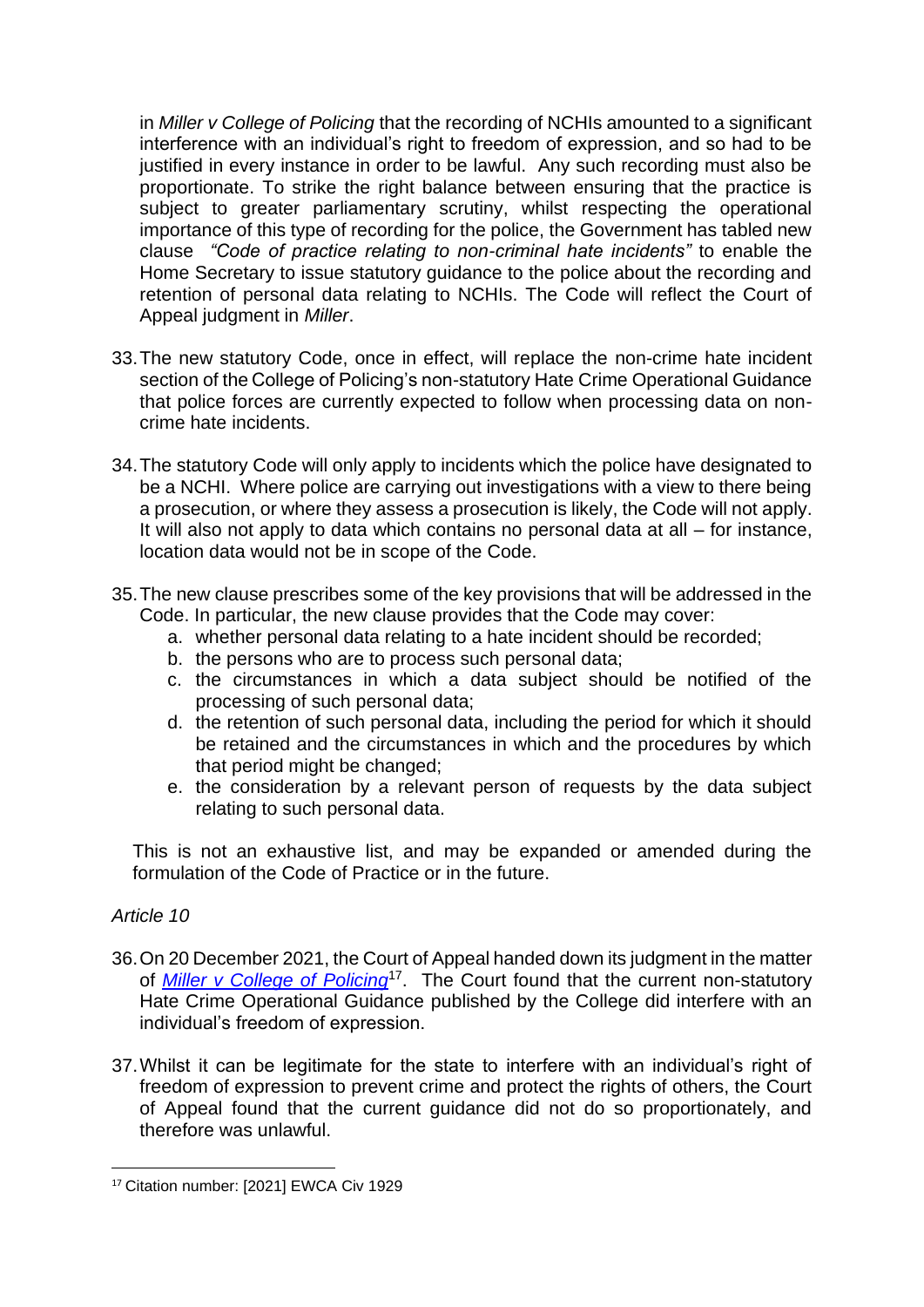- 38.In order to ensure the Secretary of State's Code only interferes with Article 10 in a proportionate manner, it will incorporate safeguards including the main safeguard outlined by the Court of Appeal: It will explicitly allow police officers to exercise a 'common-sense' discretion not to record irrational complaints, where no reasonable person would believe that the incident arose from hostility or prejudice.
- 39.As such, the Government considers the amendments compatible with Article 10 ECHR.

### **Ministry of Justice amendments - Voyeurism**

- 40.The following Ministry of Justice-led Government amendments to the Bill raise notable ECHR issues:
	- a. A new offence of breast-feeding voyeurism, triable each way and punishable with a maximum of two years' imprisonment, for those who take photographs, videos or live-streams a person breast-feeding a child without consent for the specified purpose of sexual gratification or humiliating, alarming or distressing the person breastfeeding.

#### *Article 8*

- 41.The breast-feeding voyeurism measures engage Article 8, the right to private and family life. As well as the criminalisation of specified conduct, sex offender notification requirements will attach to offenders on conviction, where the offence was committed for the purpose of obtaining sexual gratification.
- 42.The right to private and family life is a qualified right, and the Government's view is that any interference is a result of the offence committed, is in accordance with the law and is justified. Article 8 requires the state, in order to secure effective respect for a person's moral and physical integrity, to provide criminal law sanctions to deter private individuals from committing serious harm to others. The interference is also considered to be proportionate, as only sufficiently serious sexual conduct – in light of the age of the victim, or where the length of sentence by the court is 12 months or more, reflecting the seriousness of the offending – will be made subject to notification requirements. The Government is satisfied there is a rational connection between the offence itself and the objectives of notification requirements which provide necessary safeguarding measures for serious offenders to assist in the management and prevention of sexual re-offending.
- 43.This measure is therefore considered to be a proportionate interference with offenders' rights and to be compatible with Article 8.

#### **Defra amendments – Hare coursing**

- 44.The Government has tabled a package of measures to strengthen the powers and penalties available to the police and courts to tackle hare coursing, in particular:
	- a. Amendments to the Game Acts (section 30 of the Game Act 1831 and section 1 of the Night Poaching Act 1828) to increase the maximum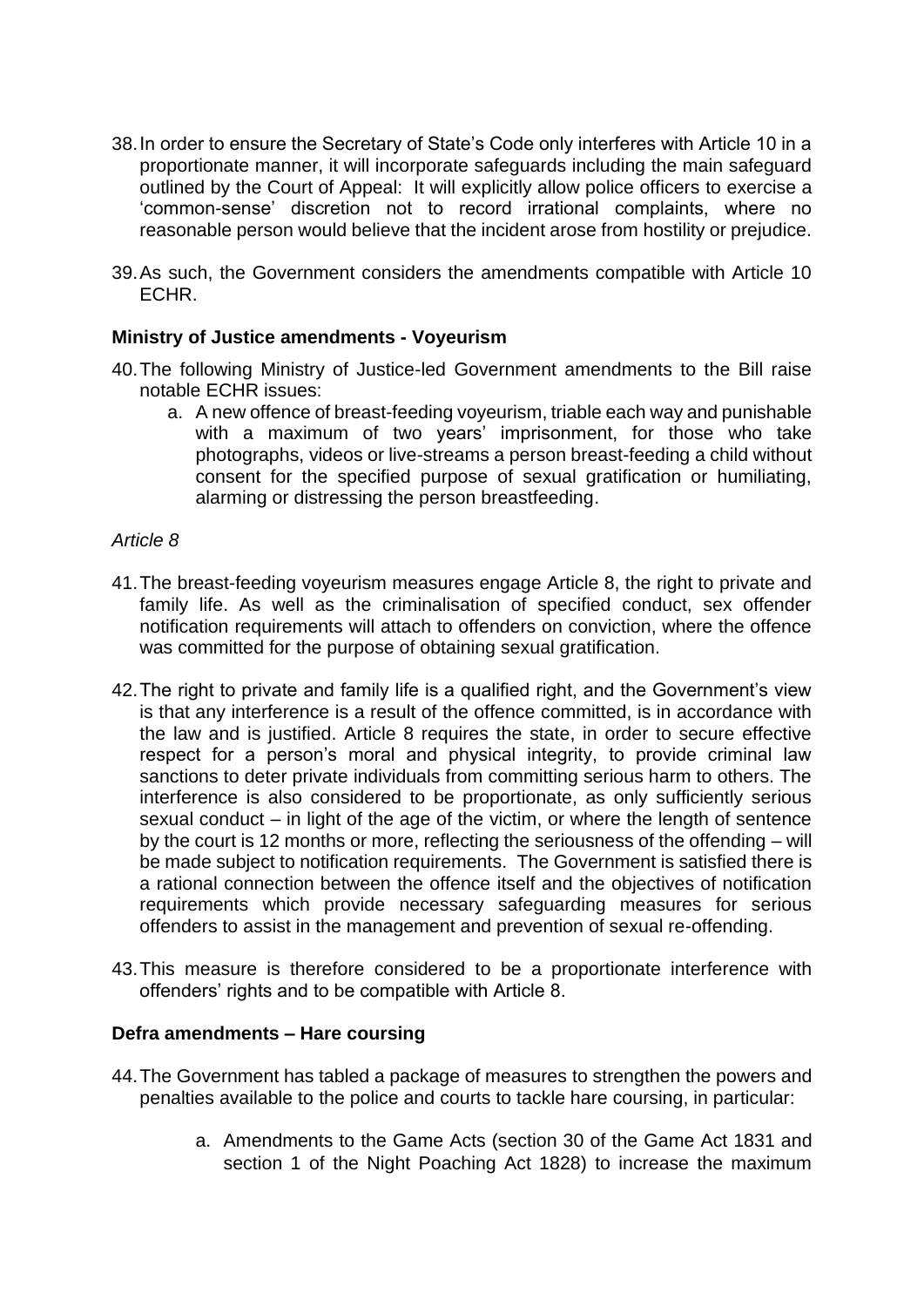penalties for offences under those sections to an unlimited fine and/or up to six months' imprisonment.

- b. New offence of trespassing with intent to search for or pursue hares with dogs.
- c. New offence of being equipped for searching for or pursuing hares with dogs.
- d. Powers for the courts to make a disqualification order preventing an offender from owning or keeping a dog where the offender is convicted of certain offences involving dogs and seizure and disposal of dogs in connection with such an order.
- e. Amendment to section 4A of the Game Laws (Amendment) Act 1960 amending court powers to order forfeiture of a vehicle where an offence has been committed under section 30 of the Game Act 1831.

# Amendments to the Game Acts (section 30 of the Game Act 1831 and section 1 of the Night Poaching Act 1828) to increase the maximum penalties for offences under those sections

45.New clause "*Increase in penalty for offences related to game etc*" increases the penalties available to the courts for offences under section 30 of the Game Act 1831 and section 1 of the Night Poaching Act 1828 to an unlimited fine and/or up to six months' imprisonment (51 weeks where an offence is committed after the coming into force of section 281(5) of the Criminal Justice Act 2003).

## *Articles 6 and 7*

- 46.Article 6, which protects individuals' rights to a fair trial, will be engaged by the investigation and prosecution of the relevant offences. However, the normal safeguards provided for in the criminal justice system will apply. The Government considers that this amendment will comply with Article 6.
- 47.The Government considers that this amendment will be sufficiently certain and predictable to meet the requirements of Article 7 (no punishment without law).

### Offences of trespassing with intent to search for or pursue hares with dogs and being equipped for searching for or pursuing hares with dogs

- 48.New clause "*Trespass with intent to search for or to pursue hares with dogs etc*" creates a new offence of trespass with intent to search for or to pursue hares with dogs. A person commits an offence if they trespass on land with the intention of using a dog to search for or pursue a hare, facilitate or encourage the use of a dog to search for or pursue a hare or enable another person to observe the use of a dog to search for or pursue a hare.
- 49.New clause "*Being equipped for searching for or pursuing hares with dogs etc*" creates a new offence of being equipped for searching for or pursuing hares with dogs. A person commits the offence if they have an article with them in a place other than a dwelling with the intention that it will be used in the course of or in connection with the commission by any person of the offence of trespass with the intent to search for or pursue hares with dogs.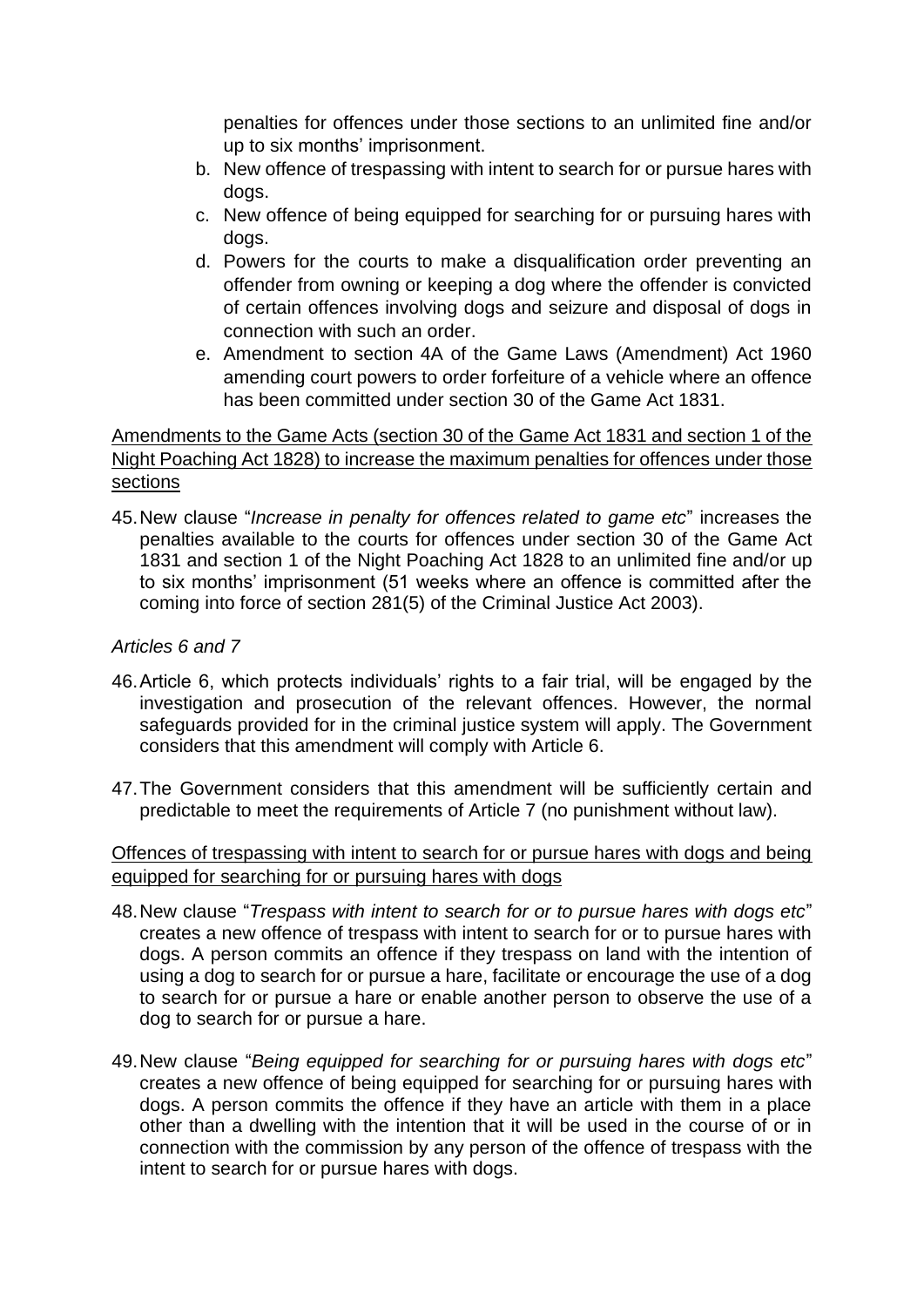#### *Articles 6 and 7*

- 50.Article 6 will be engaged by the investigation and prosecution of both offences. However, the normal safeguards provided for in the criminal justice system will apply.
- 51.The "trespass" offence provides that it is a defence for a person to prove that they had a reasonable excuse for the trespass as set out in the offence. The burden of proof is placed on the defendant given the general nature of the defence and the facts as to whether the defendant has a reasonable excuse being within their knowledge. The prosecution must still prove all the elements of the offence to the criminal standard of proof.
- 52.The Government considers that both offences will comply with Article 6.
- 53.The Government considers that both offences will be sufficiently certain and predictable to meet the requirements of Article 7.

Powers for the courts to make a disqualification order preventing an offender from owning or keeping a dog where the offender is convicted of certain offences involving dogs

- 54.New clause "*Disqualification order on conviction for certain offences involving dogs*" gives the court the power to make an order disqualifying the offender from owning or keeping a dog where the offender is convicted of:
	- a. the new offence of trespass with intent to search for or pursue hares with dogs etc;
	- b. the new offence of being equipped for searching for or pursuing hares with dogs etc;
	- c. an offence under section 1 of the Night Poaching Act 1828; or
	- d. an offence under section 30 of the Game Act 1831.
- 55. New clause "*Seizure and disposal of dogs in connection with disqualification order*" provides for seizure and disposal of dogs in connection with disqualification orders, with new clauses "*Termination of disqualification order*", "*Section (Seizure and disposal of dogs in connection with disqualification order): supplementary*" and "*Disqualification orders: appeals*" covering supplementary provisions, termination of a disqualification order and appeals against a disqualification order.

#### *Article 1, Protocol 1*

- 56.An order of the court, following conviction for the offences at paragraphs 29(a) to (d) of this memorandum, seizing and removing dogs from the offender or their owner, will amount to a deprivation of a possession under Article 1, Protocol 1.
- 57.However, it is the view of the Government that any interference can be justified by the public interest in the prevention of crime and the protection of the rights of others. In particular, the policy aim of these orders is to prevent future activity